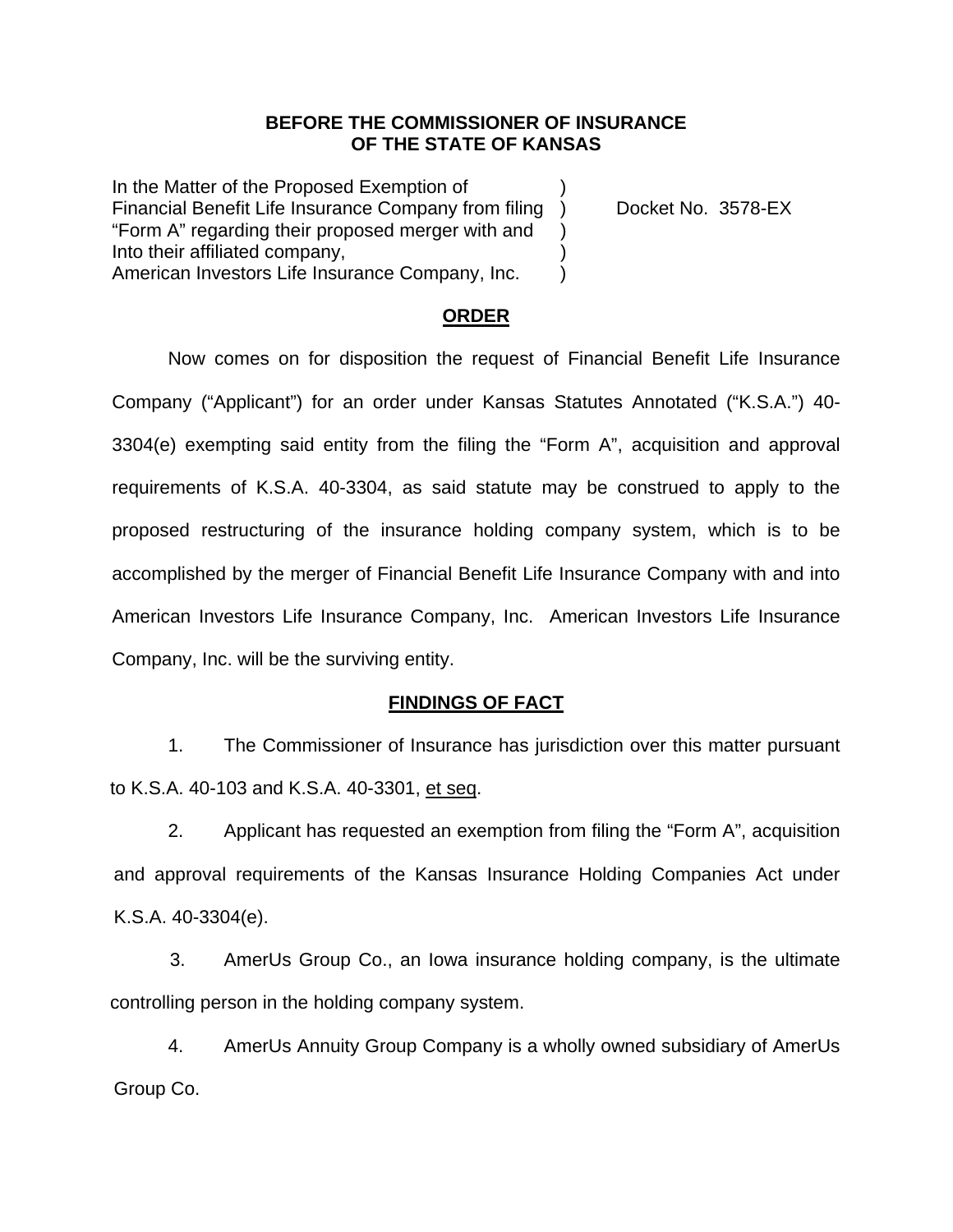5. AmerUs Annuity Group Company is the direct parent company of Senior Benefit Services of Kansas, Inc. and American Investors Life Insurance Company, Inc.

 6. Senior Benefit Services of Kansas, Inc. is currently the direct parent company of Financial Benefit Life Insurance Company.

 7. AmerUs Group Co. proposes to reorganize their insurance holding company system.

8. Financial Benefit Life Insurance Company will merge with and into American Investors Life Insurance Company, Inc. on or about September 30, 2006. After the merger is effected, Financial Benefit Life Insurance Company will no longer exist as a separate corporate entity.

9. American Investors Life Insurance Co., Inc. will continue as a direct subsidiary of AmerUs Annuity Group Company.

10. Both before and after the merger, AmerUs Group Co. will continue to be the ultimate controlling person in the insurance holding company system.

11. Both before and after the merger, AmerUs Annuity Group Company will own 100% of the outstanding stock of American Investors Life Insurance Company, Inc.

### **CONCLUSIONS OF LAW**

12. K.S.A. 40-3304(e) provides

(e) The provisions of this section shall not apply to:

Any offer, request, invitation, agreement or acquisition which the commissioner of insurance by order shall exempt therefrom as:

(1) Not having been made or entered into for the purpose and not having the effect of changing or influencing the control of a domestic insurer…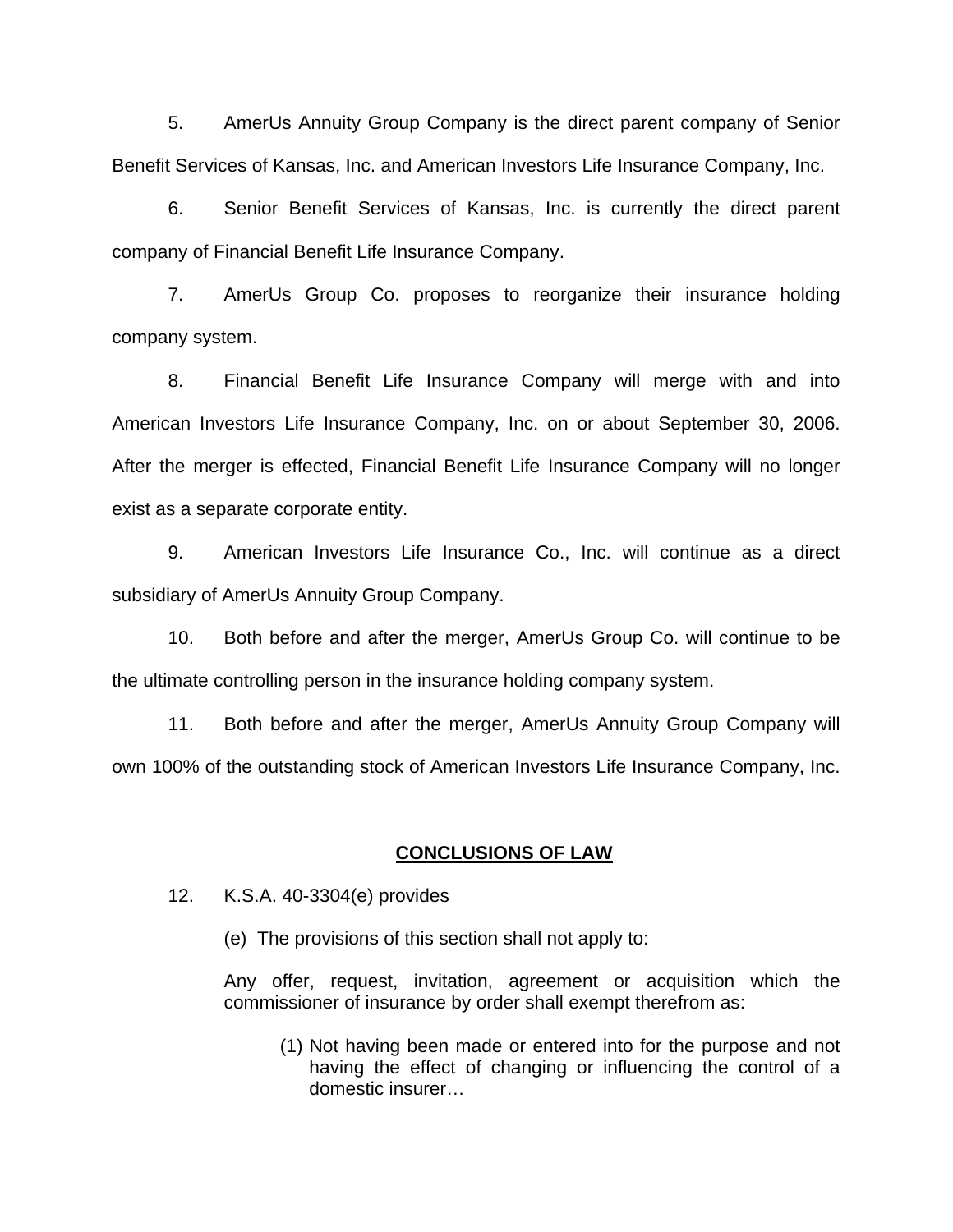13. Based upon the information enumerated in the Findings of Fact contained in paragraphs one through eleven above, and the representations of AmerUs Group Co., the merger of Financial Benefit Life Insurance Company with and into American Investors Life Insurance Company, Inc. is not made for the purpose of and will not have the effect of changing or influencing the control of American Investors Life Insurance Company, Inc., a Kansas domestic insurer.

# **IT IS THEREFORE, BY THE COMMISSIONER OF INSURANCE, ORDERED THAT:**

1. Financial Benefit Life Insurance Company shall be exempt from the application of the formal filing and approval requirements of K.S.A 40-3304 as it may be deemed to apply to the merger of Financial Benefit Life Insurance Company with and into American Investors Life Insurance Company, Inc., which will result in American Investors Life Insurance Company, Inc. becoming a direct subsidiary of AmerUs Annuity Group Company.

2. The Commissioner of Insurance retains jurisdiction over this matter to issue any and all further Orders deemed appropriate or to take such further action as necessary to dispose of this matter.

### **Notice of Right to Hearing or Appeal**

You are entitled to a hearing pursuant to K.S.A. § 77-537, the Kansas Administrative Procedure Act. If you desire a hearing, you must file a written request for a hearing with:

> John W. Campbell, General Counsel Kansas Insurance Department 420 S.W. 9th Street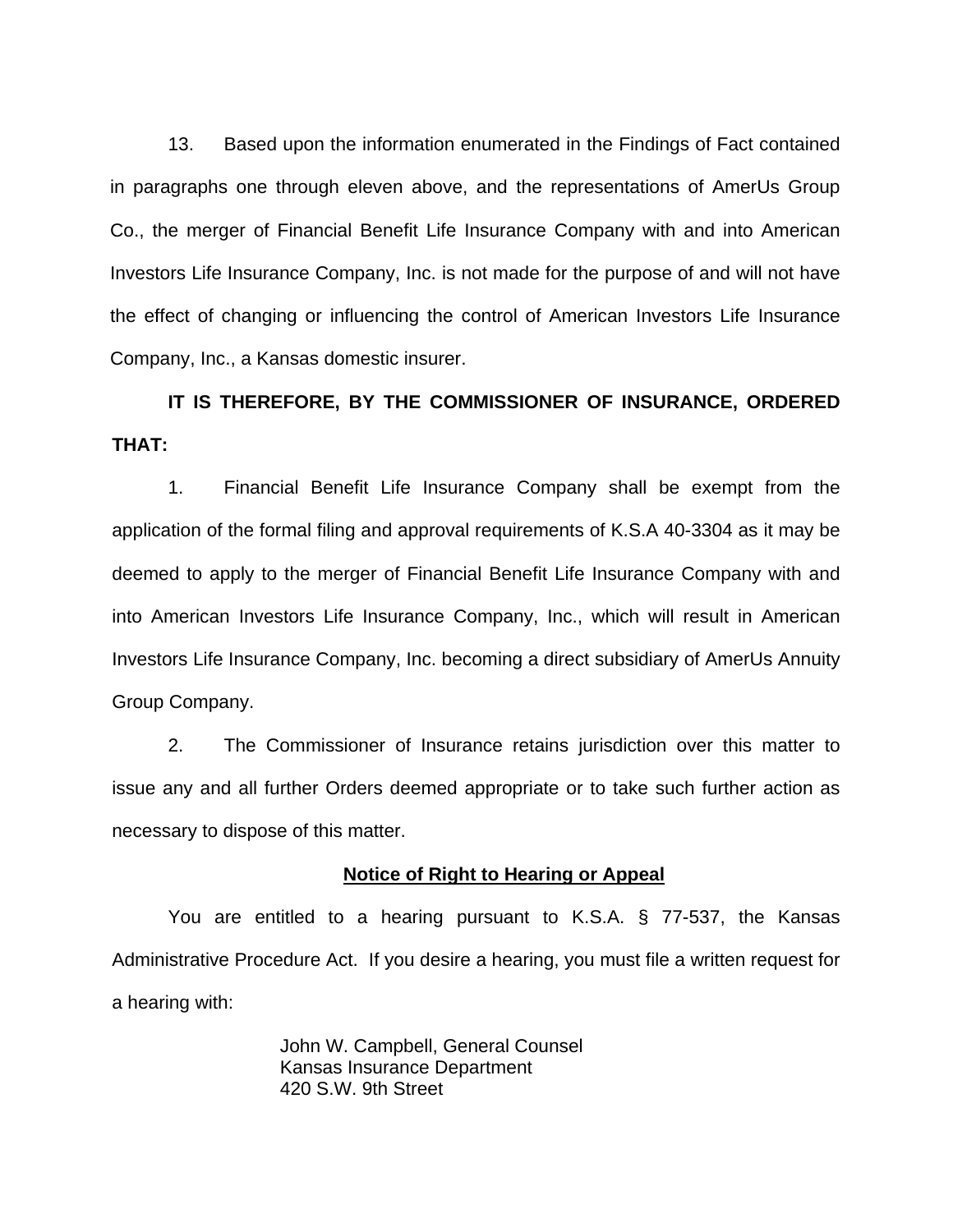# Topeka, Kansas 66612.

This request must be filed within fifteen (15) days from the date of service of this Order. If you request a hearing, the Kansas Insurance Department will notify you of the time and place of the hearing and information on the procedures, right of representation, and other rights of parties relating to the conduct of the hearing, before commencement of same.

If a hearing is not requested in the time and manner stated above, this Order shall become effective as a Final Order upon the expiration of time for requesting a hearing, pursuant to K.S.A. § 77-613. In the event that you file a petition for judicial review, pursuant to K.S.A. § 77-613(e), the agency officer to be served on behalf of the Kansas Insurance Department is:

> John W. Campbell, General Counsel Kansas Insurance Department 420 S.W. 9th Street Topeka, Kansas 66612.

 **IT IS SO ORDERED THIS \_22nd\_ DAY OF SEPTEMBER, 2006, IN THE CITY OF TOPEKA, COUNTY OF SHAWNEE, STATE OF KANSAS.** 



\_/s/ Sandy Praeger\_\_\_\_\_\_\_\_\_\_\_\_\_\_\_\_ Sandy Praeger Commissioner of Insurance

By:  $\angle$ /s/ John W. Campbell John W. Campbell General Counsel